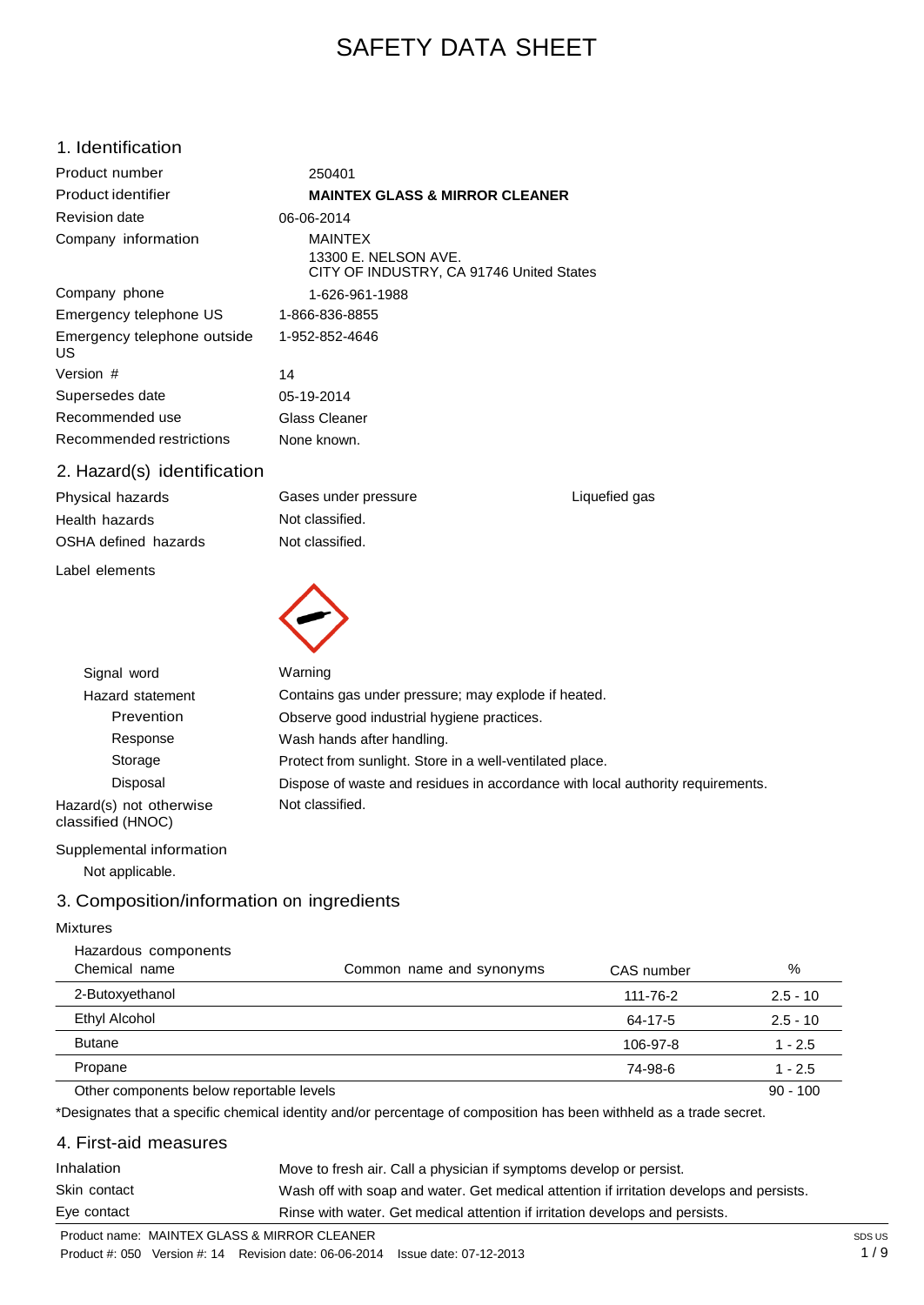| Ingestion                                                                    | In the unlikely event of swallowing contact a physician or poison control center. Rinse mouth.                                                                                                                                                                                                                                                                                                                  |
|------------------------------------------------------------------------------|-----------------------------------------------------------------------------------------------------------------------------------------------------------------------------------------------------------------------------------------------------------------------------------------------------------------------------------------------------------------------------------------------------------------|
| Most important<br>symptoms/effects, acute and<br>delayed                     | Direct contact with eyes may cause temporary irritation.                                                                                                                                                                                                                                                                                                                                                        |
| Indication of immediate<br>medical attention and special<br>treatment needed | Provide general supportive measures and treat symptomatically.                                                                                                                                                                                                                                                                                                                                                  |
| General information                                                          | Ensure that medical personnel are aware of the material(s) involved, and take precautions to<br>protect themselves.                                                                                                                                                                                                                                                                                             |
| 5. Fire-fighting measures                                                    |                                                                                                                                                                                                                                                                                                                                                                                                                 |
| Suitable extinguishing media                                                 | Water fog. Foam. Dry chemical powder. Carbon dioxide (CO2).                                                                                                                                                                                                                                                                                                                                                     |
| Unsuitable extinguishing<br>media                                            | Do not use water jet as an extinguisher, as this will spread the fire.                                                                                                                                                                                                                                                                                                                                          |
| Specific hazards arising from<br>the chemical                                | Contents under pressure. Pressurized container may explode when exposed to heat or flame.<br>During fire, gases hazardous to health may be formed.                                                                                                                                                                                                                                                              |
| Special protective equipment<br>and precautions for firefighters             | Firefighters must use standard protective equipment including flame retardant coat, helmet with<br>face shield, gloves, rubber boots, and in enclosed spaces, SCBA.                                                                                                                                                                                                                                             |
| Fire-fighting<br>equipment/instructions                                      | In case of fire: Stop leak if safe to do so. Do not move cargo or vehicle if cargo has been exposed<br>to heat. Move containers from fire area if you can do so without risk. Cool containers exposed to<br>heat with water spray and remove container, if no risk is involved. Containers should be cooled<br>with water to prevent vapor pressure build up. For massive fire in cargo area, use unmanned hose |

Specific methods Move container from fire area if it can be done without risk.

holder or monitor nozzles, if possible. If not, withdraw and let fire burn out.

### 6. Accidental release measures

| Personal precautions,<br>protective equipment and<br>emergency procedures | Keep unnecessary personnel away. Keep people away from and upwind of spill/leak. Keep out of<br>low areas. Wear appropriate personal protective equipment. Do not touch damaged containers or<br>spilled material unless wearing appropriate protective clothing. Ensure adequate ventilation. Local<br>authorities should be advised if significant spillages cannot be contained. See Section 8 of the<br>MSDS for Personal Protective Equipment. For personal protection, see section 8 of the MSDS.                                                                                                                                                                                         |  |  |
|---------------------------------------------------------------------------|-------------------------------------------------------------------------------------------------------------------------------------------------------------------------------------------------------------------------------------------------------------------------------------------------------------------------------------------------------------------------------------------------------------------------------------------------------------------------------------------------------------------------------------------------------------------------------------------------------------------------------------------------------------------------------------------------|--|--|
| Methods and materials for<br>containment and cleaning up                  | Refer to attached safety data sheets and/or instructions for use. Eliminate all ignition sources (no<br>smoking, flares, sparks, or flames in immediate area). Keep combustibles (wood, paper, oil, etc.)<br>away from spilled material. Stop leak if you can do so without risk. Move the cylinder to a safe and<br>open area if the leak is irreparable. Isolate area until gas has dispersed. Prevent entry into<br>waterways, sewer, basements or confined areas. Following product recovery, flush area with<br>water. Wipe up with absorbent material (e.g. cloth, fleece). Clean surface thoroughly to remove<br>residual contamination. For waste disposal, see section 13 of the MSDS. |  |  |
| Environmental precautions                                                 | Avoid discharge into drains, water courses or onto the ground.                                                                                                                                                                                                                                                                                                                                                                                                                                                                                                                                                                                                                                  |  |  |
| 7. Handling and storage                                                   |                                                                                                                                                                                                                                                                                                                                                                                                                                                                                                                                                                                                                                                                                                 |  |  |
| Precautions for safe handling                                             | Pressurized container: Do not pierce or burn, even after use. Do not use if spray button is missing<br>or defective. Do not spray on a naked flame or any other incandescent material. Do not smoke<br>while using or until sprayed surface is thoroughly dry. Do not cut, weld, solder, drill, grind, or<br>expose containers to heat, flame, sparks, or other sources of ignition. Do not re-use empty<br>containers. Do not get this material in contact with skin. Avoid prolonged exposure. Use only in<br>well-ventilated areas. Observe good industrial hygiene practices.                                                                                                               |  |  |
| Conditions for safe storage,<br>including any incompatibilities           | Level 1 Aerosol.                                                                                                                                                                                                                                                                                                                                                                                                                                                                                                                                                                                                                                                                                |  |  |
|                                                                           | Pressurized container. Protect from sunlight and do not expose to temperatures exceeding<br>50°C/122 °F. Do not puncture, incinerate or crush. Do not handle or store near an open flame,<br>heat or other sources of ignition. Store in a well-ventilated place. Store away from incompatible                                                                                                                                                                                                                                                                                                                                                                                                  |  |  |

### 8. Exposure controls/personal protection

#### Occupational exposure limits

| US. OSHA Table Z-1 Limits for Air Contaminants (29 CFR 1910.1000)<br>Value<br>Type |
|------------------------------------------------------------------------------------|
| $240 \text{ mg/m}$                                                                 |
| 50 ppm                                                                             |
| 1900 mg/m3                                                                         |
| $1000$ ppm                                                                         |
| 1800 mg/m3                                                                         |
| $1000$ ppm                                                                         |
| PEL<br><b>PEL</b><br><b>PEL</b>                                                    |

materials (see Section 10 of the MSDS). Level 1 Aerosol (NFPA 30B)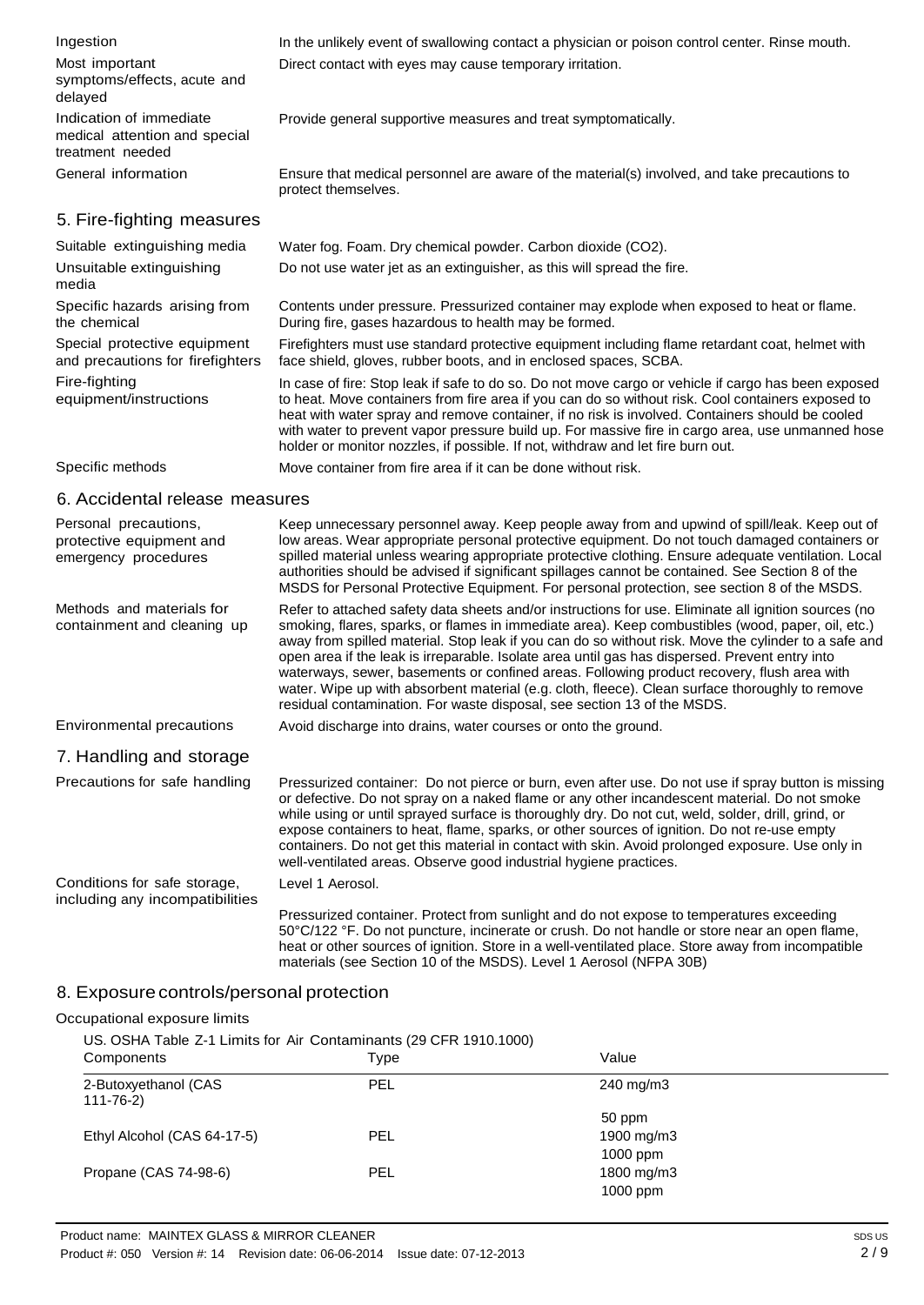| US. ACGIH Threshold Limit Values                                                                    |                                                               |                                                |                           |                                                                                                                                                                                                                                                                                                                                                                                                        |
|-----------------------------------------------------------------------------------------------------|---------------------------------------------------------------|------------------------------------------------|---------------------------|--------------------------------------------------------------------------------------------------------------------------------------------------------------------------------------------------------------------------------------------------------------------------------------------------------------------------------------------------------------------------------------------------------|
| Components                                                                                          | Type                                                          |                                                |                           | Value                                                                                                                                                                                                                                                                                                                                                                                                  |
| 2-Butoxyethanol (CAS<br>$111 - 76 - 2$                                                              | <b>TWA</b>                                                    |                                                |                           | 20 ppm                                                                                                                                                                                                                                                                                                                                                                                                 |
| Ethyl Alcohol (CAS 64-17-5)                                                                         | <b>STEL</b>                                                   |                                                |                           | 1000 ppm                                                                                                                                                                                                                                                                                                                                                                                               |
| US. NIOSH: Pocket Guide to Chemical Hazards                                                         |                                                               |                                                |                           |                                                                                                                                                                                                                                                                                                                                                                                                        |
| Components                                                                                          | Type                                                          |                                                |                           | Value                                                                                                                                                                                                                                                                                                                                                                                                  |
| 2-Butoxyethanol (CAS<br>$111 - 76 - 2$                                                              | <b>TWA</b>                                                    |                                                |                           | 24 mg/m3                                                                                                                                                                                                                                                                                                                                                                                               |
| Butane (CAS 106-97-8)                                                                               | <b>TWA</b>                                                    |                                                |                           | 5 ppm<br>1900 mg/m3<br>800 ppm                                                                                                                                                                                                                                                                                                                                                                         |
| Ethyl Alcohol (CAS 64-17-5)                                                                         | TWA                                                           |                                                |                           | 1900 mg/m3<br>1000 ppm                                                                                                                                                                                                                                                                                                                                                                                 |
| Propane (CAS 74-98-6)                                                                               | <b>TWA</b>                                                    |                                                |                           | 1800 mg/m3<br>1000 ppm                                                                                                                                                                                                                                                                                                                                                                                 |
| <b>Biological limit values</b>                                                                      |                                                               |                                                |                           |                                                                                                                                                                                                                                                                                                                                                                                                        |
| <b>ACGIH Biological Exposure Indices</b><br>Components                                              | Value                                                         | Determinant                                    | Specimen                  | Sampling Time                                                                                                                                                                                                                                                                                                                                                                                          |
| 2-Butoxyethanol (CAS<br>$111 - 76 - 2$                                                              | $200$ mg/g                                                    | Butoxyacetic<br>acid (BAA),<br>with hydrolysis | Creatinine in<br>urine    |                                                                                                                                                                                                                                                                                                                                                                                                        |
| * - For sampling details, please see the source document.                                           |                                                               |                                                |                           |                                                                                                                                                                                                                                                                                                                                                                                                        |
| Exposure guidelines                                                                                 |                                                               |                                                |                           |                                                                                                                                                                                                                                                                                                                                                                                                        |
| US - California OELs: Skin designation                                                              |                                                               |                                                |                           |                                                                                                                                                                                                                                                                                                                                                                                                        |
| 2-Butoxyethanol (CAS 111-76-2)<br>US - Minnesota Haz Subs: Skin designation applies                 |                                                               |                                                |                           | Can be absorbed through the skin.                                                                                                                                                                                                                                                                                                                                                                      |
| 2-Butoxyethanol (CAS 111-76-2)                                                                      |                                                               |                                                | Skin designation applies. |                                                                                                                                                                                                                                                                                                                                                                                                        |
| US - Tennesse OELs: Skin designation                                                                |                                                               |                                                |                           |                                                                                                                                                                                                                                                                                                                                                                                                        |
| 2-Butoxyethanol (CAS 111-76-2)<br>US NIOSH Pocket Guide to Chemical Hazards: Skin designation       |                                                               |                                                |                           | Can be absorbed through the skin.                                                                                                                                                                                                                                                                                                                                                                      |
| 2-Butoxyethanol (CAS 111-76-2)<br>US. OSHA Table Z-1 Limits for Air Contaminants (29 CFR 1910.1000) |                                                               |                                                |                           | Can be absorbed through the skin.                                                                                                                                                                                                                                                                                                                                                                      |
| 2-Butoxyethanol (CAS 111-76-2)                                                                      |                                                               |                                                |                           | Can be absorbed through the skin.                                                                                                                                                                                                                                                                                                                                                                      |
| Appropriate engineering<br>controls                                                                 |                                                               |                                                |                           | Good general ventilation (typically 10 air changes per hour) should be used. Ventilation rates<br>should be matched to conditions. If applicable, use process enclosures, local exhaust ventilation,<br>or other engineering controls to maintain airborne levels below recommended exposure limits. If<br>exposure limits have not been established, maintain airborne levels to an acceptable level. |
| Individual protection measures, such as personal protective equipment                               |                                                               |                                                |                           |                                                                                                                                                                                                                                                                                                                                                                                                        |
| Eye/face protection                                                                                 | Wear safety glasses with side shields (or goggles).           |                                                |                           |                                                                                                                                                                                                                                                                                                                                                                                                        |
| Hand protection                                                                                     | Wear protective gloves.                                       |                                                |                           |                                                                                                                                                                                                                                                                                                                                                                                                        |
| Other                                                                                               | Wear appropriate chemical resistant clothing.                 |                                                |                           |                                                                                                                                                                                                                                                                                                                                                                                                        |
| Respiratory protection                                                                              |                                                               |                                                |                           | If engineering controls do not maintain airborne concentrations below recommended exposure<br>limits (where applicable) or to an acceptable level (in countries where exposure limits have not<br>been established), an approved respirator must be worn. If permissible levels are exceeded use<br>NIOSH mechanical filter / organic vapor cartridge or an air-supplied respirator.                   |
| Thermal hazards                                                                                     | Wear appropriate thermal protective clothing, when necessary. |                                                |                           |                                                                                                                                                                                                                                                                                                                                                                                                        |
| General hygiene<br>considerations                                                                   | clothing and protective equipment to remove contaminants.     |                                                |                           | When using do not smoke. Always observe good personal hygiene measures, such as washing<br>after handling the material and before eating, drinking, and/or smoking. Routinely wash work                                                                                                                                                                                                                |
| 9. Physical and chemical properties                                                                 |                                                               |                                                |                           |                                                                                                                                                                                                                                                                                                                                                                                                        |
| Appearance                                                                                          | Clear.                                                        |                                                |                           |                                                                                                                                                                                                                                                                                                                                                                                                        |
| Color                                                                                               | Colorless. Pale yellow                                        |                                                |                           |                                                                                                                                                                                                                                                                                                                                                                                                        |
| Form                                                                                                | Aerosol. Liquefied gas.                                       |                                                |                           |                                                                                                                                                                                                                                                                                                                                                                                                        |
| <b>Physical state</b>                                                                               | Gas.                                                          |                                                |                           |                                                                                                                                                                                                                                                                                                                                                                                                        |
| Flash point                                                                                         | -156.00 °F (-104.44 °C) Propellant estimated                  |                                                |                           |                                                                                                                                                                                                                                                                                                                                                                                                        |

Odor Butyl pH 9.5 - 10.5 estimated

Melting point/freezing point Not available.

Product name: MAINTEX GLASS & MIRROR CLEANER Product #: 050 Version #: 14 Revision date: 06-06-2014 Issue date: 07-12-2013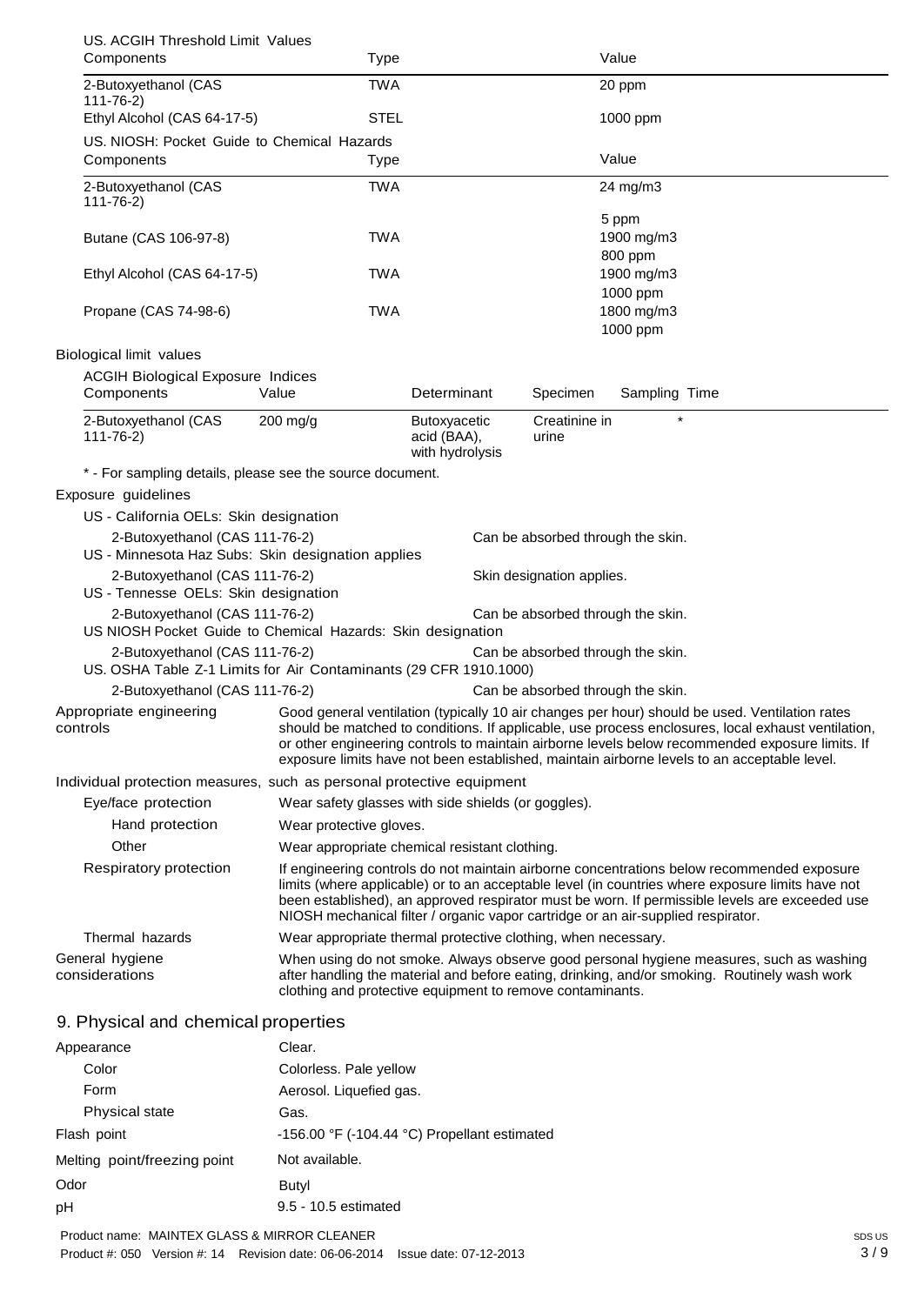| Solubility(ies)                    | Not available.               |
|------------------------------------|------------------------------|
| Vapor density                      | Not available.               |
| Vapor pressure                     | 80 - 100 psig @70F estimated |
| Viscosity                          | Not available.               |
| Other information                  |                              |
| Aerosol spray enclosed space       |                              |
| Deflagration density               | $> 2.52$ g/cm3 Tested        |
| Aerosol spray ignition<br>distance | < 15 cm Tested estimated     |
| Specific gravity                   | 0.97 estimated               |
| 10. Stability and reactivity       |                              |

| Reactivity                            | The product is stable and non-reactive under normal conditions of use, storage and transport.                                                     |  |  |
|---------------------------------------|---------------------------------------------------------------------------------------------------------------------------------------------------|--|--|
| Chemical stability                    | Material is stable under normal conditions.                                                                                                       |  |  |
| Possibility of hazardous<br>reactions | No dangerous reaction known under conditions of normal use. Hazardous polymerization does not<br>occur.                                           |  |  |
| Conditions to avoid                   | Avoid temperatures exceeding the flash point. Contact with incompatible materials. Fire or intense<br>heat may cause violent rupture of packages. |  |  |
| Hazardous decomposition<br>products   | No hazardous decomposition products are known.                                                                                                    |  |  |

# 11. Toxicological information

Information on likely routes of exposure

| Ingestion                                                                          | Expected to be a low ingestion hazard.                                                                                                                      |
|------------------------------------------------------------------------------------|-------------------------------------------------------------------------------------------------------------------------------------------------------------|
| Inhalation                                                                         | Prolonged inhalation may be harmful.                                                                                                                        |
| Skin contact                                                                       | 2-Butoxy ethanol may be absorbed through the skin in toxic amounts if contact is repeated and<br>prolonged. These effects have not been observed in humans. |
|                                                                                    | No adverse effects due to skin contact are expected.                                                                                                        |
| Eye contact                                                                        | Direct contact with eyes may cause temporary irritation.                                                                                                    |
| Symptoms related to the<br>physical, chemical and<br>toxicological characteristics | Direct contact with eyes may cause temporary irritation.                                                                                                    |

### Information on toxicological effects

| Acute toxicity                    | Expected to be a low hazard for usual industrial or commercial handling by trained personnel. |                                        |
|-----------------------------------|-----------------------------------------------------------------------------------------------|----------------------------------------|
| Product                           | <b>Species</b>                                                                                | <b>Test Results</b>                    |
| Gleme Glass Cleaner (CAS Mixture) |                                                                                               |                                        |
| Acute                             |                                                                                               |                                        |
| Dermal                            |                                                                                               |                                        |
| LD <sub>50</sub>                  | Rabbit                                                                                        | 7674.2803 mg/kg, estimated             |
| Inhalation                        |                                                                                               |                                        |
| LC50                              | Mouse                                                                                         | 41337.3867 mg/l, 2 Hours, estimated    |
|                                   |                                                                                               | 24423.8574 mg/l, 7 Hours, estimated    |
|                                   |                                                                                               | 1157.1971 mg/l, 4 Hours, estimated     |
|                                   | Rat                                                                                           | 77781.5078 mg/l, 15 Minutes, estimated |
|                                   |                                                                                               | 15701.0518 mg/l, 4 Hours, estimated    |
|                                   |                                                                                               | 75.2338 mg/l/4h, estimated             |
| Oral                              |                                                                                               |                                        |
| LD50                              | Dog                                                                                           | 163.1945 g/kg, estimated               |
|                                   | Guinea pig                                                                                    | 33.4032 g/kg, estimated                |
|                                   | Mouse                                                                                         | 41.8347 g/kg, estimated                |
|                                   | Rabbit                                                                                        | 11.1629 g/kg, estimated                |
|                                   | Rat                                                                                           | 16398.877 mg/kg, estimated             |
| Other                             |                                                                                               |                                        |
| LD50                              | Mouse                                                                                         | 16186.6035 mg/kg, estimated            |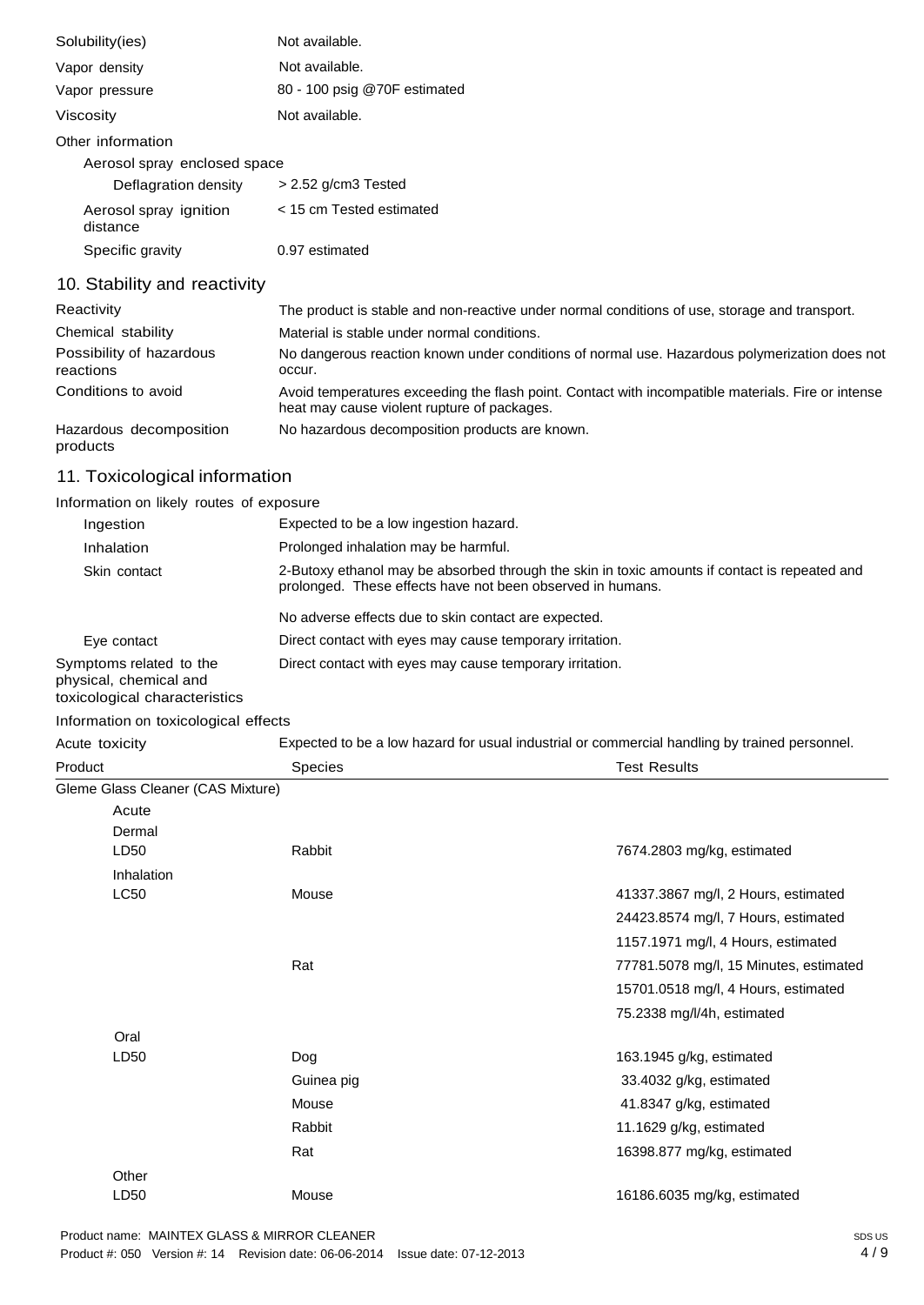| Product                              | Species                                                                                                             | <b>Test Results</b>                                      |  |
|--------------------------------------|---------------------------------------------------------------------------------------------------------------------|----------------------------------------------------------|--|
|                                      | Rabbit                                                                                                              | 9769.543 mg/kg, estimated                                |  |
|                                      | Rat                                                                                                                 | 9276.1592 mg/kg, estimated                               |  |
| Components                           | Species                                                                                                             | <b>Test Results</b>                                      |  |
| 2-Butoxyethanol (CAS 111-76-2)       |                                                                                                                     |                                                          |  |
| Acute                                |                                                                                                                     |                                                          |  |
| Dermal                               |                                                                                                                     |                                                          |  |
| LD50                                 | Rabbit                                                                                                              | 220 mg/kg                                                |  |
| Inhalation                           |                                                                                                                     |                                                          |  |
| <b>LC50</b>                          | Mouse                                                                                                               | 700 mg/l, 7 Hours                                        |  |
|                                      | Rat                                                                                                                 | 450 mg/l, 4 Hours                                        |  |
|                                      |                                                                                                                     | 2.21 mg/l/4h                                             |  |
| Oral<br>LD50                         |                                                                                                                     |                                                          |  |
|                                      | Guinea pig                                                                                                          | 1.2 g/kg                                                 |  |
|                                      | Mouse                                                                                                               | 1.2 g/kg                                                 |  |
|                                      | Rabbit                                                                                                              | 0.32 g/kg                                                |  |
|                                      | Rat                                                                                                                 | 470 mg/kg                                                |  |
| Other<br>LD50                        | Mouse                                                                                                               | 1130 mg/kg                                               |  |
|                                      | Rabbit                                                                                                              | 280 mg/kg                                                |  |
|                                      | Rat                                                                                                                 | 340 mg/kg                                                |  |
|                                      |                                                                                                                     |                                                          |  |
| Butane (CAS 106-97-8)<br>Acute       |                                                                                                                     |                                                          |  |
| Inhalation                           |                                                                                                                     |                                                          |  |
| LC50                                 | Mouse                                                                                                               | 680 mg/l, 2 Hours                                        |  |
|                                      | Rat                                                                                                                 | 658 mg/l, 4 Hours                                        |  |
| Ethyl Alcohol (CAS 64-17-5)          |                                                                                                                     |                                                          |  |
| Acute                                |                                                                                                                     |                                                          |  |
| Inhalation                           |                                                                                                                     |                                                          |  |
| LC50                                 | Mouse                                                                                                               | 39 mg/l, 4 Hours                                         |  |
|                                      | Rat                                                                                                                 | 20000 mg/l, 10 Hours                                     |  |
| Oral                                 |                                                                                                                     |                                                          |  |
| LD50                                 | Dog                                                                                                                 | 5.5 g/kg                                                 |  |
|                                      | Guinea pig                                                                                                          | 5.6 g/kg                                                 |  |
|                                      | Mouse                                                                                                               | 3450 mg/kg                                               |  |
|                                      | Rat                                                                                                                 | 6.2 g/kg                                                 |  |
| Other                                |                                                                                                                     |                                                          |  |
| LD50                                 | Mouse                                                                                                               | 933 mg/kg                                                |  |
|                                      | Rat                                                                                                                 | 1440 mg/kg                                               |  |
| Propane (CAS 74-98-6)                |                                                                                                                     |                                                          |  |
| Acute                                |                                                                                                                     |                                                          |  |
| Inhalation<br><b>LC50</b>            | Rat                                                                                                                 | > 1442.847 mg/l, 15 Minutes                              |  |
|                                      |                                                                                                                     | 658 mg/l/4h                                              |  |
|                                      |                                                                                                                     |                                                          |  |
|                                      | * Estimates for product may be based on additional component data not shown.                                        |                                                          |  |
| Skin corrosion/irritation            | Prolonged skin contact may cause temporary irritation.                                                              |                                                          |  |
| Serious eye damage/eye<br>irritation |                                                                                                                     | Direct contact with eyes may cause temporary irritation. |  |
| Respiratory sensitization            | Not a respiratory sensitizer.                                                                                       |                                                          |  |
| Skin sensitization                   | This product is not expected to cause skin sensitization.                                                           |                                                          |  |
| Germ cell mutagenicity               | No data available to indicate product or any components present at greater than 0.1% are<br>mutagenic or genotoxic. |                                                          |  |
| Carcinogenicity                      | This product is not considered to be a carcinogen by IARC, ACGIH, NTP, or OSHA.                                     |                                                          |  |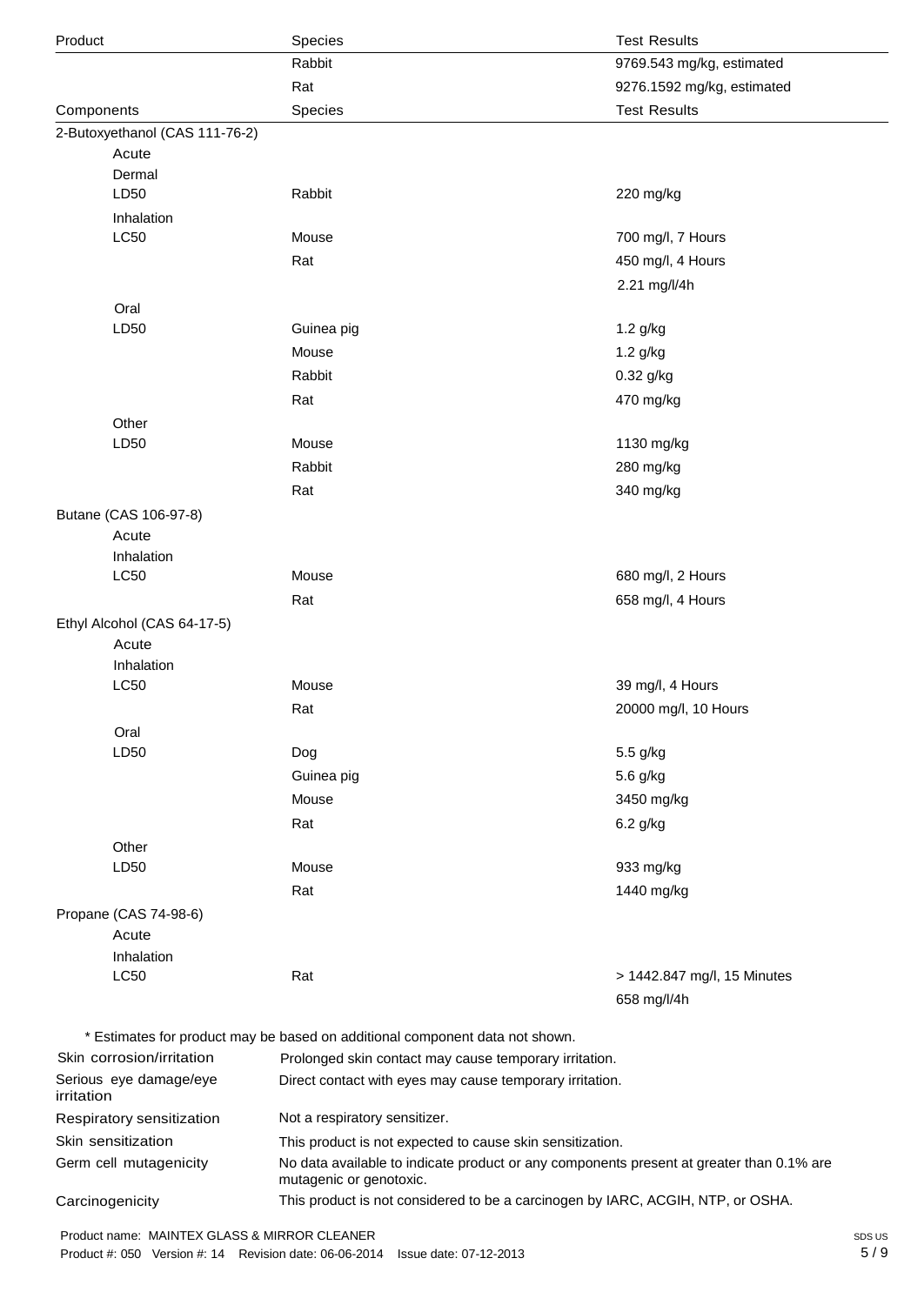|                                                       | IARC Monographs. Overall Evaluation of Carcinogenicity                        |                                                                                                                                                             |
|-------------------------------------------------------|-------------------------------------------------------------------------------|-------------------------------------------------------------------------------------------------------------------------------------------------------------|
| 2-Butoxyethanol (CAS 111-76-2)                        |                                                                               | 3 Not classifiable as to carcinogenicity to humans.                                                                                                         |
| Reproductive toxicity                                 | developmental effects.                                                        | Possible reproductive hazard. This product is not expected to cause reproductive or                                                                         |
| Specific target organ toxicity -<br>single exposure   | Not classified.                                                               |                                                                                                                                                             |
| Specific target organ toxicity -<br>repeated exposure | Not classified.                                                               |                                                                                                                                                             |
| Aspiration hazard                                     |                                                                               | Not an aspiration hazard. Not likely, due to the form of the product.                                                                                       |
| Chronic effects                                       | Prolonged inhalation may be harmful. May be harmful if absorbed through skin. |                                                                                                                                                             |
|                                                       |                                                                               | 2-Butoxy ethanol may be absorbed through the skin in toxic amounts if contact is repeated and<br>prolonged. These effects have not been observed in humans. |

### 12. Ecological information

| Ecotoxicity                       |                             | Harmful to aquatic life with long lasting effects. |                                                             |                                      |  |
|-----------------------------------|-----------------------------|----------------------------------------------------|-------------------------------------------------------------|--------------------------------------|--|
| Product                           |                             | <b>Species</b>                                     |                                                             | <b>Test Results</b>                  |  |
| Gleme Glass Cleaner (CAS Mixture) |                             |                                                    |                                                             |                                      |  |
| Crustacea                         | EC <sub>50</sub>            | Daphnia                                            |                                                             | 53463.5547 mg/L, 48 Hours, estimated |  |
| Fish                              | LC50                        | Fish                                               |                                                             | 42460.2109 mg/L, 96 Hours, estimated |  |
| Components                        |                             | <b>Species</b>                                     |                                                             | <b>Test Results</b>                  |  |
| 2-Butoxyethanol (CAS 111-76-2)    |                             |                                                    |                                                             |                                      |  |
| Crustacea                         | EC50                        | Daphnia                                            |                                                             | 1819 mg/L, 48 Hours                  |  |
| Aquatic                           |                             |                                                    |                                                             |                                      |  |
| Fish                              | LC50                        |                                                    | Inland silverside (Menidia beryllina)                       | 1250 mg/l, 96 hours                  |  |
|                                   | Ethyl Alcohol (CAS 64-17-5) |                                                    |                                                             |                                      |  |
| Aquatic                           |                             |                                                    |                                                             |                                      |  |
| Crustacea                         | EC50                        |                                                    | Water flea (Daphnia magna)                                  | 7700 - 11200 mg/l, 48 hours          |  |
| Fish                              | <b>LC50</b>                 |                                                    | Fathead minnow (Pimephales promelas) > 100.1 mg/l, 96 hours |                                      |  |

\* Estimates for product may be based on additional component data not shown.

|                                                   | Estimates for product may be based on additional component data not shown.                                                                                                                                                                                                                                                                                       |  |
|---------------------------------------------------|------------------------------------------------------------------------------------------------------------------------------------------------------------------------------------------------------------------------------------------------------------------------------------------------------------------------------------------------------------------|--|
| Persistence and degradability                     | No data is available on the degradability of this product.                                                                                                                                                                                                                                                                                                       |  |
| Bioaccumulative potential                         | No data available.                                                                                                                                                                                                                                                                                                                                               |  |
| Partition coefficient n-octanol / water (log Kow) |                                                                                                                                                                                                                                                                                                                                                                  |  |
| Ethyl Alcohol                                     | $-0.31$                                                                                                                                                                                                                                                                                                                                                          |  |
| 2-Butoxyethanol                                   | 0.83                                                                                                                                                                                                                                                                                                                                                             |  |
| Propane                                           | 2.36                                                                                                                                                                                                                                                                                                                                                             |  |
| <b>Butane</b>                                     | 2.89                                                                                                                                                                                                                                                                                                                                                             |  |
| Mobility in soil                                  | No data available.                                                                                                                                                                                                                                                                                                                                               |  |
| Other adverse effects                             | No other adverse environmental effects (e.g. ozone depletion, photochemical ozone creation<br>potential, endocrine disruption, global warming potential) are expected from this component.                                                                                                                                                                       |  |
| 13. Disposal considerations                       |                                                                                                                                                                                                                                                                                                                                                                  |  |
| Disposal instructions                             | Consult authorities before disposal. Contents under pressure. Do not puncture, incinerate or crush.<br>Do not allow this material to drain into sewers/water supplies. Do not contaminate ponds,<br>waterways or ditches with chemical or used container. Dispose of contents/container in<br>accordance with local/regional/national/international regulations. |  |
| Local disposal regulations                        | Dispose in accordance with all applicable regulations.                                                                                                                                                                                                                                                                                                           |  |
| Hazardous waste code                              | The waste code should be assigned in discussion between the user, the producer and the waste<br>disposal company.                                                                                                                                                                                                                                                |  |
| Waste from residues / unused<br>products          | Dispose of in accordance with local regulations. Empty containers or liners may retain some<br>product residues. This material and its container must be disposed of in a safe manner (see:<br>Disposal instructions).                                                                                                                                           |  |

Contaminated packaging Since emptied containers may retain product residue, follow label warnings even after container is emptied.

### 14. Transport information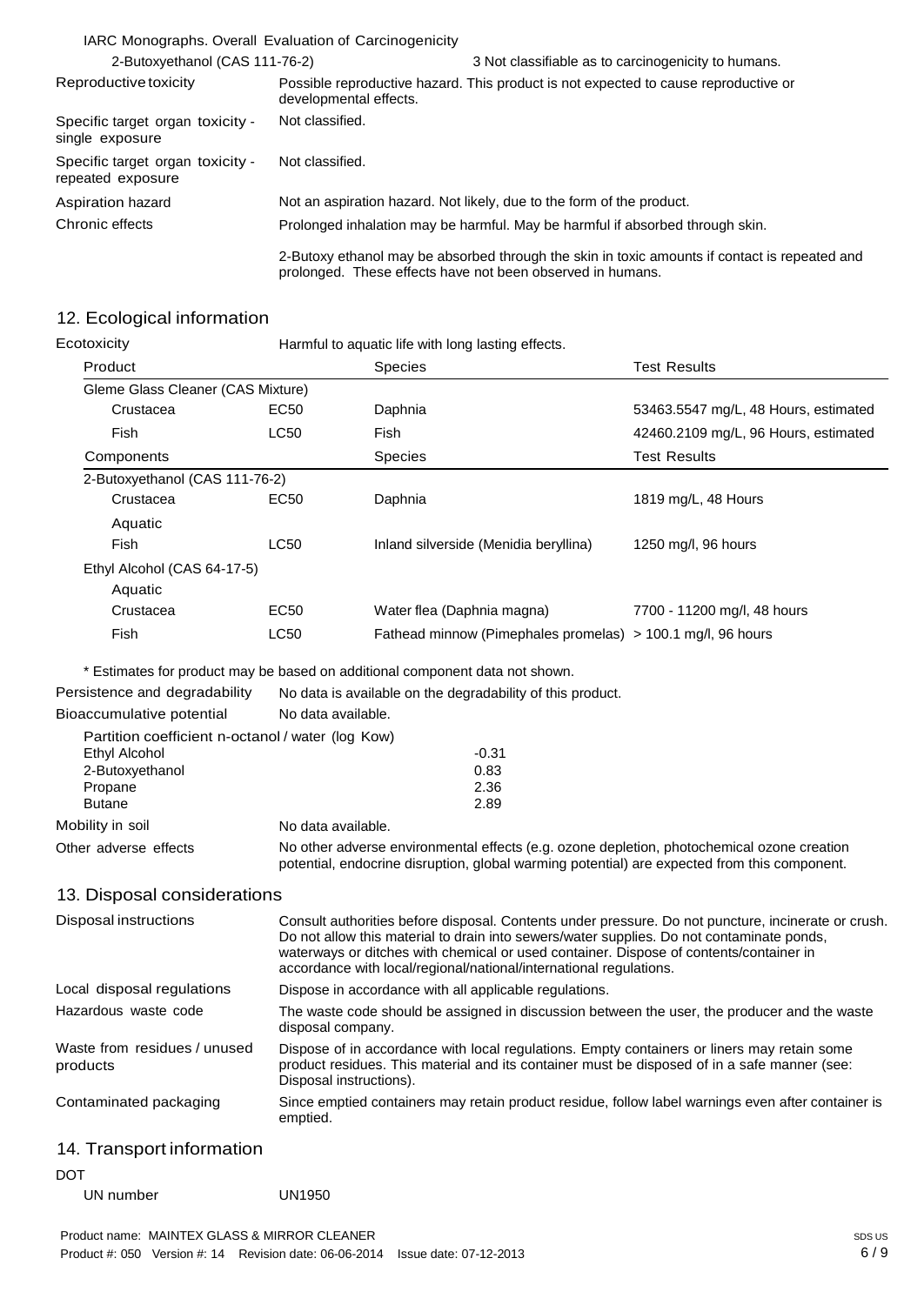| UN proper shipping name      | Aerosols                                                                |
|------------------------------|-------------------------------------------------------------------------|
| Transport hazard class(es)   | 2.2                                                                     |
| Subsidiary class(es)         | Not available.                                                          |
| Packing group                | Not available.                                                          |
| Special precautions for user | Read safety instructions, SDS and emergency procedures before handling. |
| Labels required              | None                                                                    |
| Packaging exceptions         | 306                                                                     |
| Packaging non bulk           | None                                                                    |
| Packaging bulk               | None                                                                    |

This product meets the exception requirements of section 173.306 as a limited quantity and may be shipped as a limited quantity. Until 12/31/2020, the "Consumer Commodity - ORM-D" marking may still be used in place of the new limited quantity diamond mark for packages of UN 1950 Aerosols. Limited quantities require the limited quantity diamond mark on cartons after 12/31/20 and may be used now in place of the "Consumer Commodity ORM-D" marking and both may be displayed concurrently.

#### IATA

| UN number                      | <b>UN1950</b>                                                                                        |
|--------------------------------|------------------------------------------------------------------------------------------------------|
| UN proper shipping name        | Aerosols, non-flammable                                                                              |
| Transport hazard class(es)     | 2.2                                                                                                  |
| Subsidiary class(es)           |                                                                                                      |
| Packaging group                | Not available.                                                                                       |
| Environmental hazards          | No.                                                                                                  |
| Labels required                | 2.2                                                                                                  |
| <b>ERG Code</b>                | 2L                                                                                                   |
|                                | Special precautions for user Read safety instructions, SDS and emergency procedures before handling. |
| Packaging Exceptions           | LTD QTY                                                                                              |
| IMDG                           |                                                                                                      |
| UN number                      | <b>UN1950</b>                                                                                        |
| UN proper shipping name        | <b>AEROSOLS</b>                                                                                      |
| Transport hazard class(es)     | 2.2                                                                                                  |
| Subsidiary class(es)           |                                                                                                      |
| Packaging group                | Not available.                                                                                       |
| Environmental hazards          |                                                                                                      |
| Marine pollutant               | <b>No</b>                                                                                            |
| Labels required                | None                                                                                                 |
| <b>EmS</b>                     | Not available.                                                                                       |
| Special precautions for user   | Read safety instructions, SDS and emergency procedures before handling.                              |
| Packaging Exceptions           | LTD QTY                                                                                              |
| Transport in bulk according to | Not applicable.                                                                                      |

Transport in bulk according to Annex II of MARPOL 73/78 and the IBC Code

# DOT



### 15. Regulatory information

US federal regulations This product is a "Hazardous Chemical" as defined by the OSHA Hazard Communication Standard, 29 CFR 1910.1200.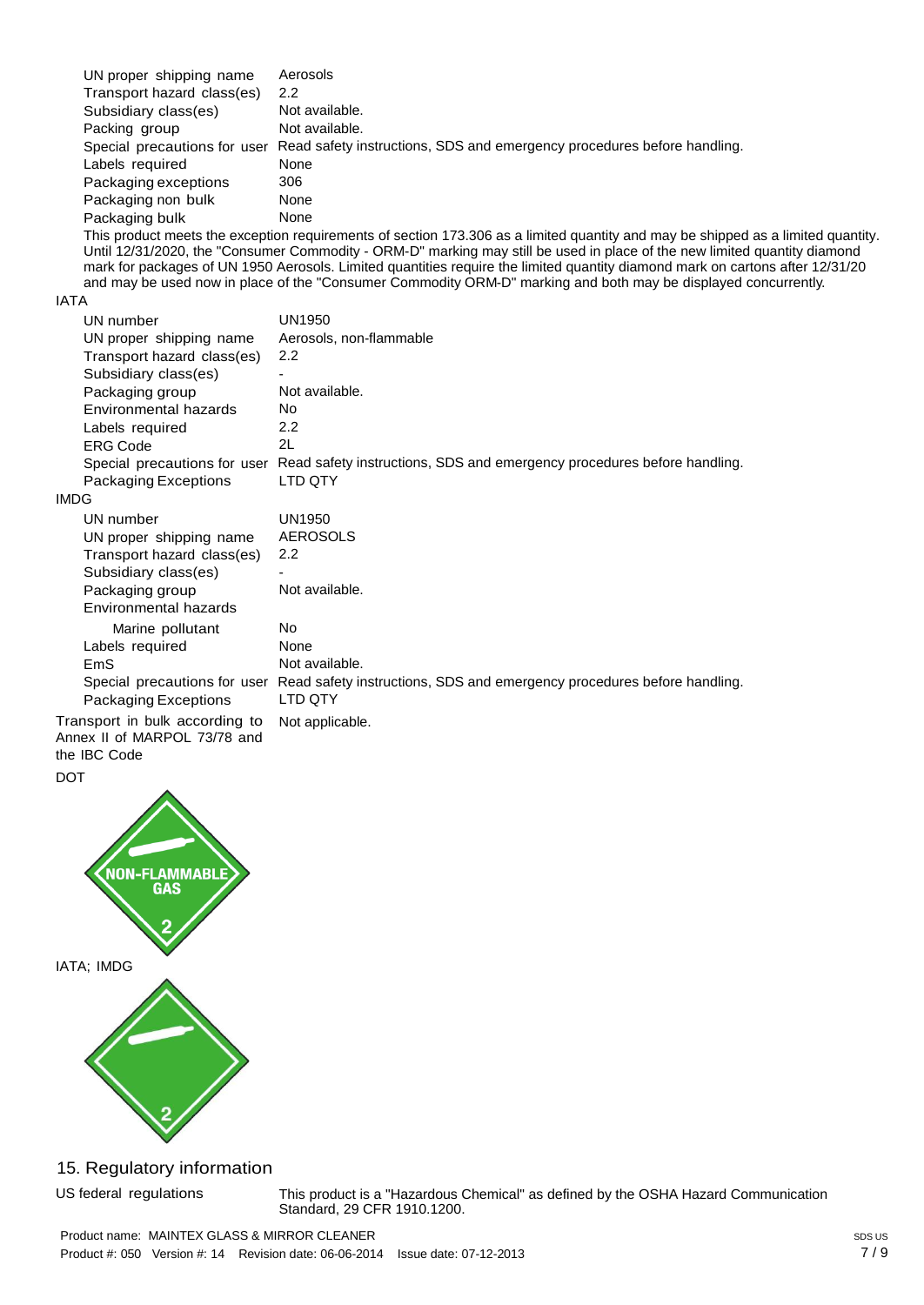| TSCA Section 12(b) Export Notification (40 CFR 707, Subpt. D)                 |                                                                                                                                                                                                   |                        |  |  |  |
|-------------------------------------------------------------------------------|---------------------------------------------------------------------------------------------------------------------------------------------------------------------------------------------------|------------------------|--|--|--|
| Not regulated.                                                                |                                                                                                                                                                                                   |                        |  |  |  |
| CERCLA Hazardous Substance List (40 CFR 302.4)                                |                                                                                                                                                                                                   |                        |  |  |  |
| Not listed.                                                                   | US. OSHA Specifically Regulated Substances (29 CFR 1910.1001-1050)                                                                                                                                |                        |  |  |  |
| Not listed.                                                                   |                                                                                                                                                                                                   |                        |  |  |  |
| SARA 304 Emergency release notification                                       |                                                                                                                                                                                                   |                        |  |  |  |
| Not regulated.                                                                |                                                                                                                                                                                                   |                        |  |  |  |
|                                                                               | Superfund Amendments and Reauthorization Act of 1986 (SARA)                                                                                                                                       |                        |  |  |  |
| Hazard categories                                                             | Immediate Hazard - Yes<br>Delayed Hazard - No<br>Fire Hazard - No<br>Pressure Hazard - Yes<br>Reactivity Hazard - No                                                                              |                        |  |  |  |
| SARA 302 Extremely<br>hazardous substance                                     | No                                                                                                                                                                                                |                        |  |  |  |
| SARA 311/312 Hazardous<br>chemical                                            | No.                                                                                                                                                                                               |                        |  |  |  |
| Other federal regulations                                                     |                                                                                                                                                                                                   |                        |  |  |  |
|                                                                               | Clean Air Act (CAA) Section 112 Hazardous Air Pollutants (HAPs) List                                                                                                                              |                        |  |  |  |
| Not regulated.                                                                | Clean Air Act (CAA) Section 112(r) Accidental Release Prevention (40 CFR 68.130)                                                                                                                  |                        |  |  |  |
| Butane (CAS 106-97-8)<br>Propane (CAS 74-98-6)                                |                                                                                                                                                                                                   |                        |  |  |  |
| Safe Drinking Water Act<br>(SDWA)                                             | Not regulated.                                                                                                                                                                                    |                        |  |  |  |
| Chemical Code Number                                                          | Drug Enforcement Administration (DEA). List 2, Essential Chemicals (21 CFR 1310.02(b) and 1310.04(f)(2) and                                                                                       |                        |  |  |  |
| Not listed.                                                                   |                                                                                                                                                                                                   |                        |  |  |  |
| Food and Drug                                                                 | Not regulated.                                                                                                                                                                                    |                        |  |  |  |
| Administration (FDA)<br>US state regulations                                  |                                                                                                                                                                                                   |                        |  |  |  |
|                                                                               | US. New Jersey Worker and Community Right-to-Know Act                                                                                                                                             |                        |  |  |  |
| Butane (CAS 106-97-8)                                                         | 500 lbs                                                                                                                                                                                           |                        |  |  |  |
| Propane (CAS 74-98-6)                                                         | 500 lbs                                                                                                                                                                                           |                        |  |  |  |
| US. Pennsylvania RTK - Hazardous Substances                                   |                                                                                                                                                                                                   |                        |  |  |  |
| 2-Butoxyethanol (CAS 111-76-2)                                                |                                                                                                                                                                                                   |                        |  |  |  |
| Butane (CAS 106-97-8)<br>Ethyl Alcohol (CAS 64-17-5)<br>Propane (CAS 74-98-6) |                                                                                                                                                                                                   |                        |  |  |  |
| US. California Proposition 65                                                 |                                                                                                                                                                                                   |                        |  |  |  |
|                                                                               | California Safe Drinking Water and Toxic Enforcement Act of 1986 (Proposition 65): This material is not known to contain any<br>chemicals currently listed as carcinogens or reproductive toxins. |                        |  |  |  |
| <b>International Inventories</b>                                              |                                                                                                                                                                                                   |                        |  |  |  |
| Country(s) or region                                                          | Inventory name                                                                                                                                                                                    | On inventory (yes/no)* |  |  |  |
| Australia                                                                     | Australian Inventory of Chemical Substances (AICS)                                                                                                                                                | Yes                    |  |  |  |
| Canada                                                                        | Domestic Substances List (DSL)                                                                                                                                                                    | Yes                    |  |  |  |
| Canada                                                                        | Non-Domestic Substances List (NDSL)                                                                                                                                                               | No                     |  |  |  |
| China                                                                         | Inventory of Existing Chemical Substances in China (IECSC)                                                                                                                                        | Yes                    |  |  |  |
| Europe                                                                        | European Inventory of Existing Commercial Chemical<br>Substances (EINECS)                                                                                                                         | Yes                    |  |  |  |
| Europe                                                                        | European List of Notified Chemical Substances (ELINCS)                                                                                                                                            | No.                    |  |  |  |
| Japan                                                                         | Inventory of Existing and New Chemical Substances (ENCS)                                                                                                                                          | No.                    |  |  |  |
| Korea                                                                         | <b>Existing Chemicals List (ECL)</b>                                                                                                                                                              | No.                    |  |  |  |
| New Zealand                                                                   | New Zealand Inventory                                                                                                                                                                             | No                     |  |  |  |
| Philippines                                                                   | Philippine Inventory of Chemicals and Chemical Substances<br>(PICCS)                                                                                                                              | No                     |  |  |  |
| United States & Puerto Rico                                                   | Toxic Substances Control Act (TSCA) Inventory<br>وللمتلوث ومراويها بملامر والمستحقق ويعاملون والسمائية والمتحدث والمتلوث والمتلقات والمتلقب                                                       | Yes                    |  |  |  |
|                                                                               |                                                                                                                                                                                                   |                        |  |  |  |

\*A "Yes" indicates this product complies with the inventory requirements administered by the governing country(s)

A "No" indicates that one or more components of the product are not listed or exempt from listing on the inventory administered by the governing country(s).